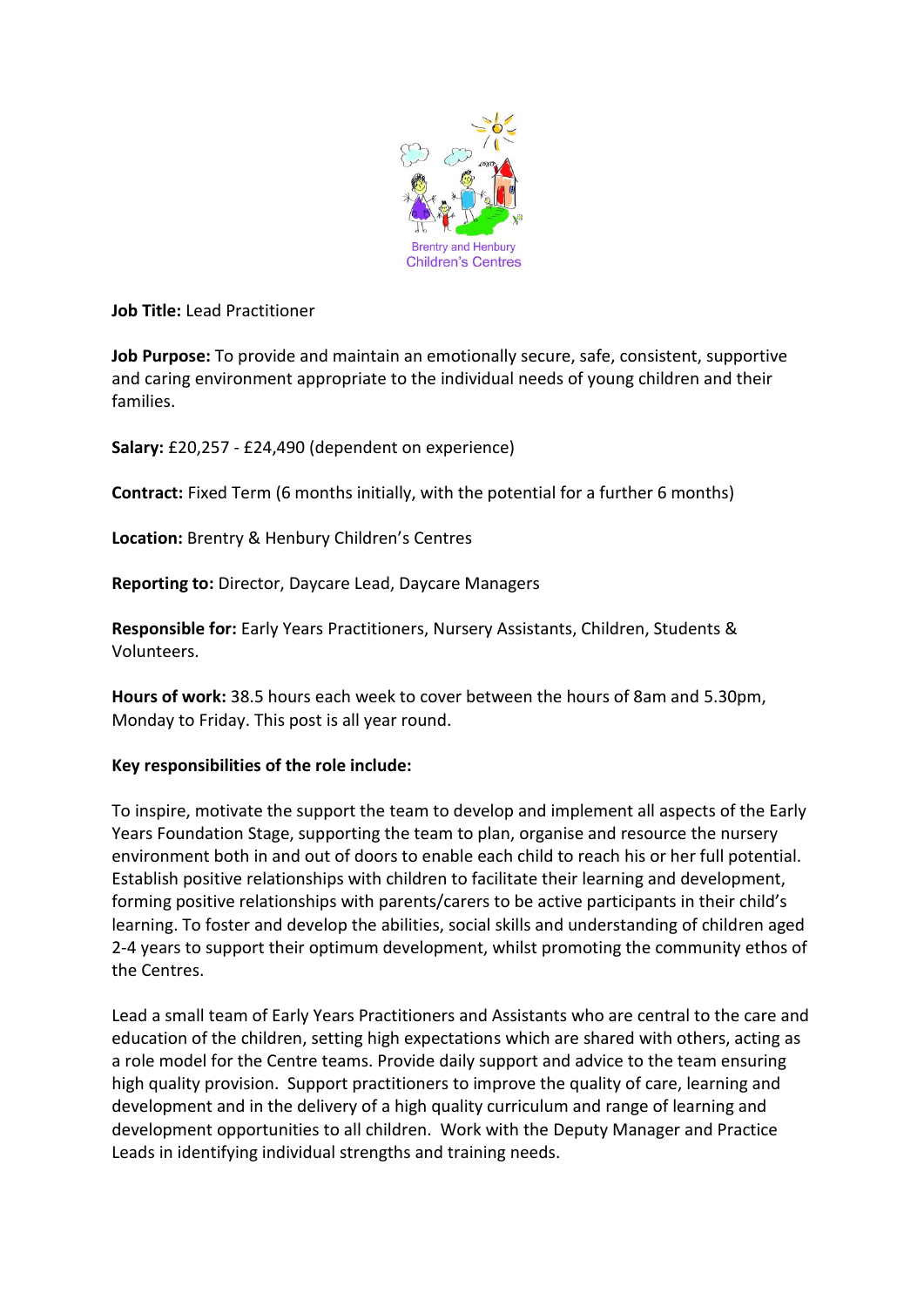Take a leading role for the planning and delivery of AcE within a designated area, carrying out key person meetings and offering ideas on how to support and extend children's learning catering to their individual needs.

## **Duties and responsibilities include, but are not confined to the following:**

# **1. Children**

Be responsible for all children left in your care, promoting and valuing children's experiences within an anti-discriminatory framework, taking over-all responsibility for maintaining a child centred environment, reviewing room layout, appropriate displays and play materials to ensure the environment is stimulating and attractive.

Use creative and practical skills to prepare and present learning materials, fostering respectful and warm relationships with children by taking part in well planned activities with them, role-modelling good practice to others.

Ensure that the individual needs of every child are recognised, taking positive action to meet any additional needs that may be identified.

Monitor and maintain records on each child's development in your Keyworker group whilst supporting the team to achieve this.

Ensure records of children's developments within AcE are maintained and data obtained is analysed and utilised to support development, highlighting children's areas of concern and strength.

Liaise with parents, other team members and professionals as appropriate.

Ensure high standards of care and encourage personal hygiene with all of the children being consistently observant of their general health and welfare.

Be aware of and implement all of the Centre's Policies including Child Protection, Equal Opportunities and Behaviour Management.

#### **2. Parents**

Work in close partnerships with parents, supporting their participation in their child's learning and in the life of the Centre. Increasing parents understanding and expertise of their child's development.

Ensure effective communication with parents by participating in parent's evenings and other events, producing and sharing information and responding to enquires/concerns.

To show support for parents as stakeholders of the Centres, developing an understanding of the workings of the Trustees.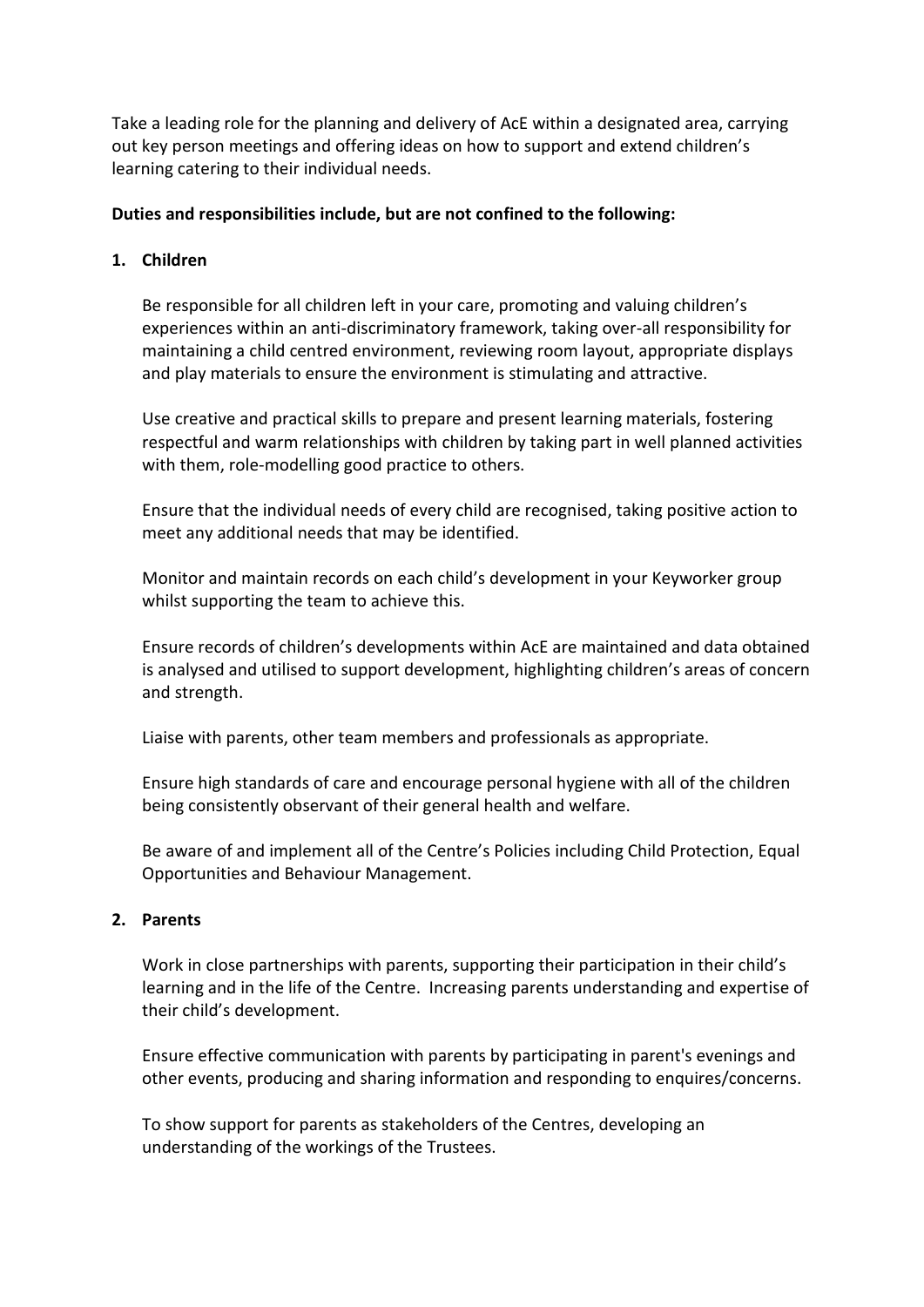# **3. Across Centre Responsibilities**

Work with the Lead teacher, Birth to Three leader and other Practice Leads to share knowledge and to support the team to plan, monitor and co-ordinate practice across the Centres, planning experiences and activities that are challenging but achievable.

Work with colleagues to develop and implement coherent systems for tracking children's and families' progress and evaluating outcomes within the framework of multi-agency working.

Support the team to assess and maintain records of progress for each family, meeting the requirements for the observation, assessment and recording of the child's development.

Communicate effectively with the Birth to Three Leader and room team the outcomes of AcE and resulting individual action plans.

Assist the team to establish the centre in the daily life of the community.

Attend training courses and keep up with current good practice.

Become involved in Centre activities, such as special projects.

Undertake other duties as required in keeping with the purpose of this post.

#### **Individual Specification**

#### **Essential**

- 1. A minimum of Level 5 qualification or working towards in a related field (e.g. Childcare, health, play)
- 2. 5 years' experience of working in an early years setting, two of which should be at supervisory level
- 3. Knowledge of the educational and developmental needs of children aged 0-3 years
- 4. An excellent knowledge of the EYFS with experience of leading the early years curriculum
- 5. An ability to evaluate all aspects of work
- 6. An ability to track children's progress and plan accordingly
- 7. Experience of leading a diverse team
- 8. Knowledge of, and commitment to equal opportunities, health and safety and child protection policies and procedures
- 9. Ability to communicate effectively with children and parents/carers in order to:
	- a. Advocate on another's behalf
	- b. Build trusting relationships
	- c. Motivate and empower others
- 10. Excellent literacy and It skills
- 11. Be flexible and able to use initiative at all times
- 12. Ability to find out and share information